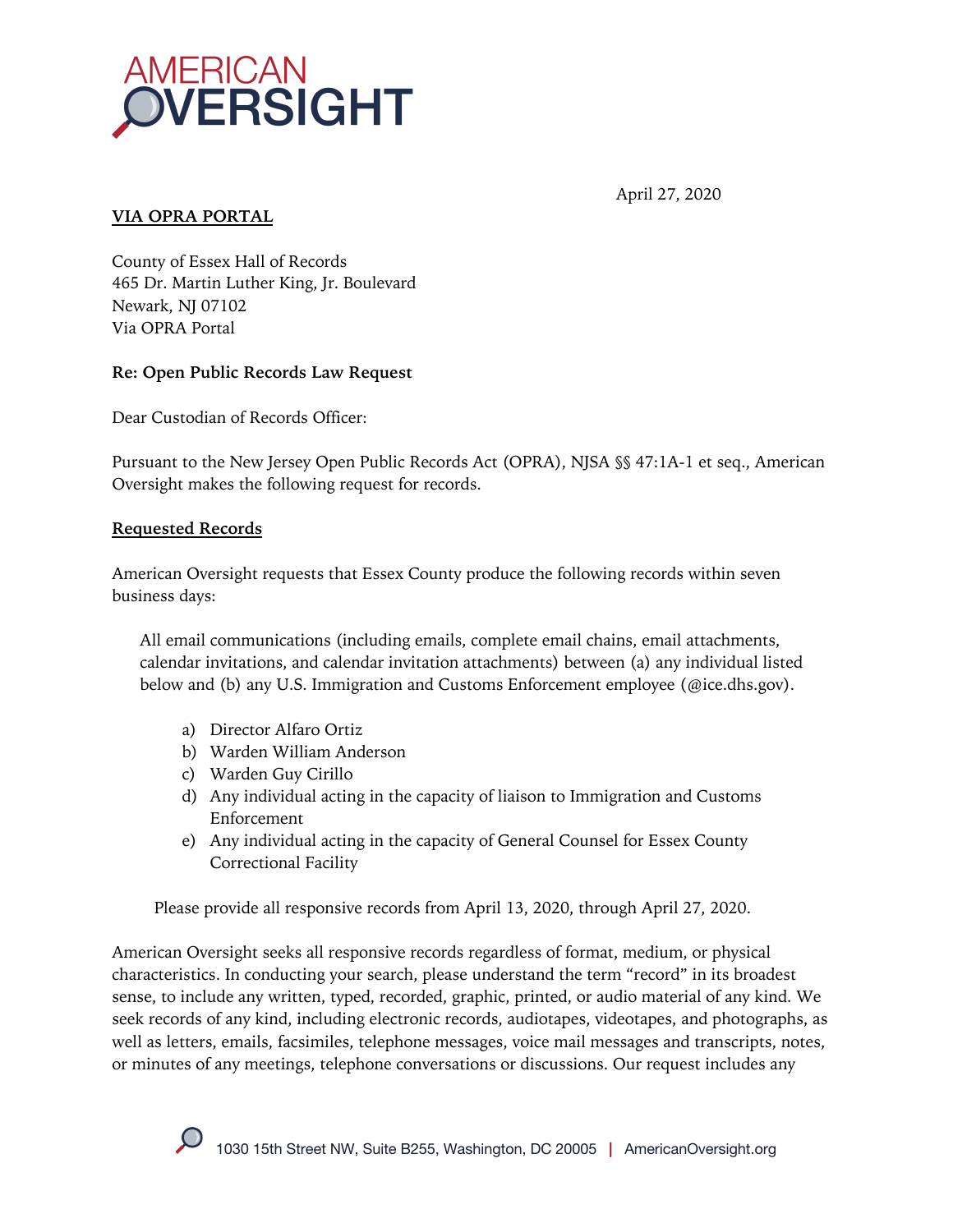attachments to these records. **No category of material should be omitted from search, collection, and production.**

In addition, American Oversight insists that your agency use the most up-to-date technologies to search for responsive information and take steps to ensure that the most complete repositories of information are searched. American Oversight is available to work with you to craft appropriate search terms. **However, custodian searches are still required; agencies may not have direct access to files stored in .PST files, outside of network drives, in paper format, or in personal email accounts.**

In the event some portions of the requested records are properly exempt from disclosure pursuant to NJSA §§ 47:1A-1 et seq., please disclose any reasonably segregable non-exempt portions of the requested records. If it is your position that a document contains non-exempt segments, but that those non-exempt segments are so dispersed throughout the document as to make segregation impossible, please state what portion of the document is non-exempt, and how the material is dispersed throughout the document. If a request is denied in whole, please state specifically that it is not reasonable to segregate portions of the record for release.

You should institute a preservation hold on information responsive to this request**.** American Oversight intends to pursue all legal avenues to enforce its right of access under NJSA §§ 47:1A-1 et seq., including litigation if necessary. Accordingly, your agency is on notice that litigation is reasonably foreseeable.

To ensure that this request is properly construed, that searches are conducted in an adequate but efficient manner, and that extraneous costs are not incurred, American Oversight welcomes an opportunity to discuss its request with you before you undertake your search or incur search or duplication costs. By working together at the outset, American Oversight and you can decrease the likelihood of costly and time-consuming litigation in the future.

Where possible, please provide responsive material in electronic format by email or in PDF or TIF format on a USB drive. Please send any responsive material being sent by mail to American Oversight, 1030 15th Street NW, Suite B255, Washington, DC 20005. If it will accelerate release of responsive records to American Oversight, please also provide responsive material on a rolling basis. Please consult with American Oversight on any fees the agency expects it may assess.

### **Conclusion**

American Oversight is a 501(c)(3) nonprofit with the mission to promote transparency in government, to educate the public about government activities, and to ensure the accountability of government officials. American Oversight uses the information gathered, and its analysis of it, to educate the public through reports, press releases, or other media. American Oversight also makes